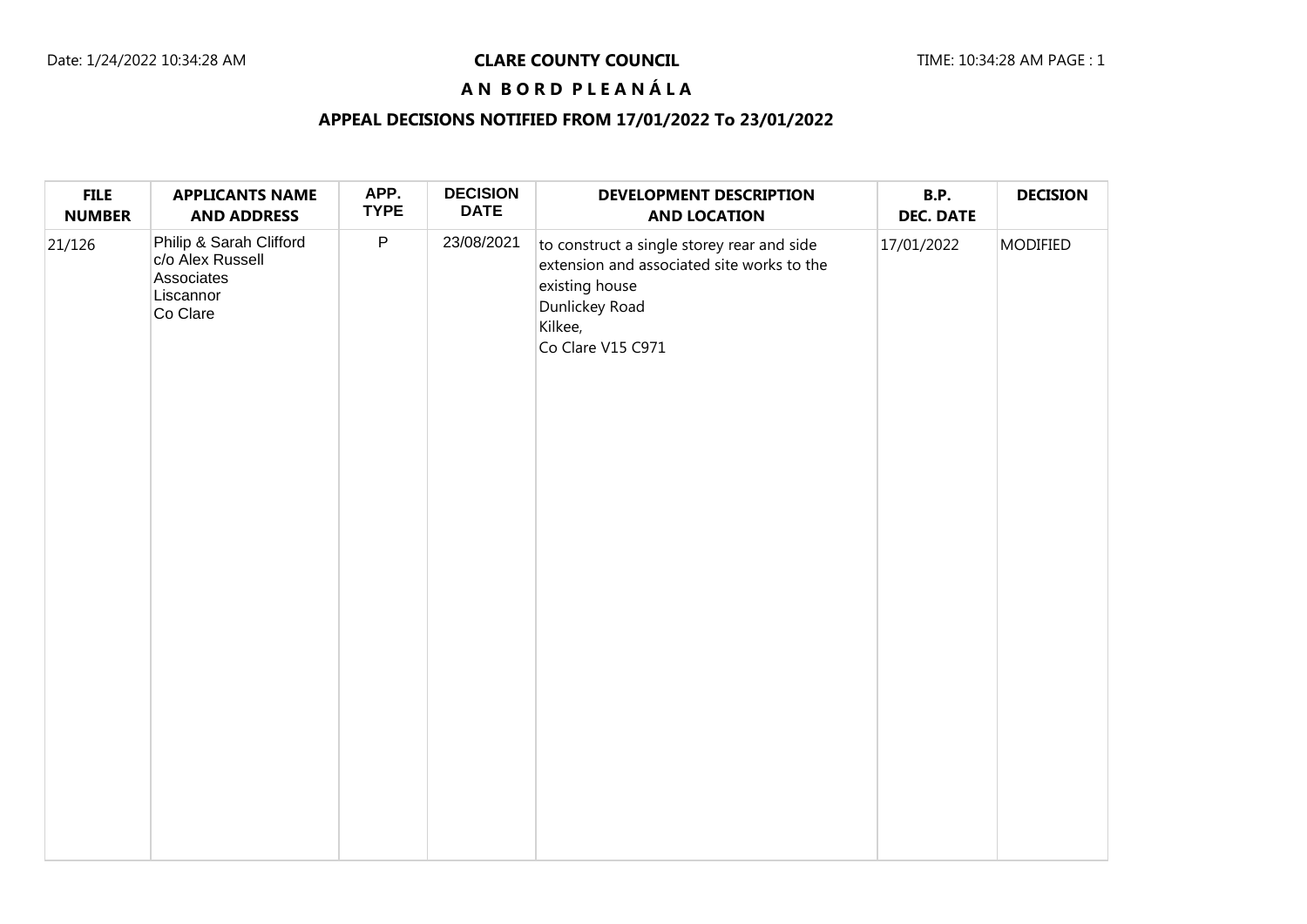### Date: 1/24/2022 10:34:28 AM **CLARE COUNTY COUNCIL** Date: 1/24/2022 10:34:28 AM PAGE : 1

## **A N B O R D P L E A N Á L A**

## **APPEAL DECISIONS NOTIFIED FROM 17/01/2022 To 23/01/2022**

| 21/226 | Philip Doyle                     | P | 10/08/2021 | for revisions and amendments to a permitted           | 17/01/2022 | <b>MODIFIED</b> |
|--------|----------------------------------|---|------------|-------------------------------------------------------|------------|-----------------|
|        | 2nd Floor, Block E,              |   |            | mixed use development (P19/231) currently             |            |                 |
|        | <b>Iveagh Court</b>              |   |            | under construction at Station and Old Gaol            |            |                 |
|        | <b>Harcourt Road</b><br>Dublin 2 |   |            | Road, Ennis, Co Clare. Planning PERMISSION is         |            |                 |
|        |                                  |   |            | sought for (1) an increase in floor area of the       |            |                 |
|        |                                  |   |            | four storey primary care health facility and          |            |                 |
|        |                                  |   |            | ancillary commercial units from 7,250sqm to           |            |                 |
|        |                                  |   |            | 8,008sqm with the provision of an additional          |            |                 |
|        |                                  |   |            | floor set back at roof top level; and (2) provision   |            |                 |
|        |                                  |   |            | of additional deck of car parking within the          |            |                 |
|        |                                  |   |            | existing permitted car park area to provide for       |            |                 |
|        |                                  |   |            | 63 no. car parking spaces. Amendment works            |            |                 |
|        |                                  |   |            | include (i) Relocation of permitted plant store       |            |                 |
|        |                                  |   |            | from roof level to the ground floor within the        |            |                 |
|        |                                  |   |            | confines of the existing building footprint; (ii)     |            |                 |
|        |                                  |   |            | Provision of a fifth floor set back at roof top level |            |                 |
|        |                                  |   |            | with ancillary roof plant; (iii) Removal of           |            |                 |
|        |                                  |   |            | permitted PV panels form roof level; (iv)             |            |                 |
|        |                                  |   |            | Modification to the layout of permitted car park      |            |                 |
|        |                                  |   |            | to reduce car parking from 62 no. to 57 no.           |            |                 |
|        |                                  |   |            | spaces and provision of additional deck of car        |            |                 |
|        |                                  |   |            | parking accommodating 63 no spaces; (v)               |            |                 |
|        |                                  |   |            | Provision of additional bicycle parking spaces;       |            |                 |
|        |                                  |   |            | and (vi) all associated site development works.       |            |                 |
|        |                                  |   |            | RETENTION permission is sought for (a) Internal       |            |                 |
|        |                                  |   |            | relocation of permitted lift shaft extending from     |            |                 |
|        |                                  |   |            | ground floor to roof level (b) Minor changes to       |            |                 |
|        |                                  |   |            | window and door treatment on the western and          |            |                 |
|        |                                  |   |            | eastern facades; and (c) Relocation of permitted      |            |                 |
|        |                                  |   |            | external ESB substation and switchroom within         |            |                 |
|        |                                  |   |            | the site                                              |            |                 |
|        |                                  |   |            | <b>Station Road and Old Gaol Road</b>                 |            |                 |
|        |                                  |   |            | Ennis, Co Clare                                       |            |                 |